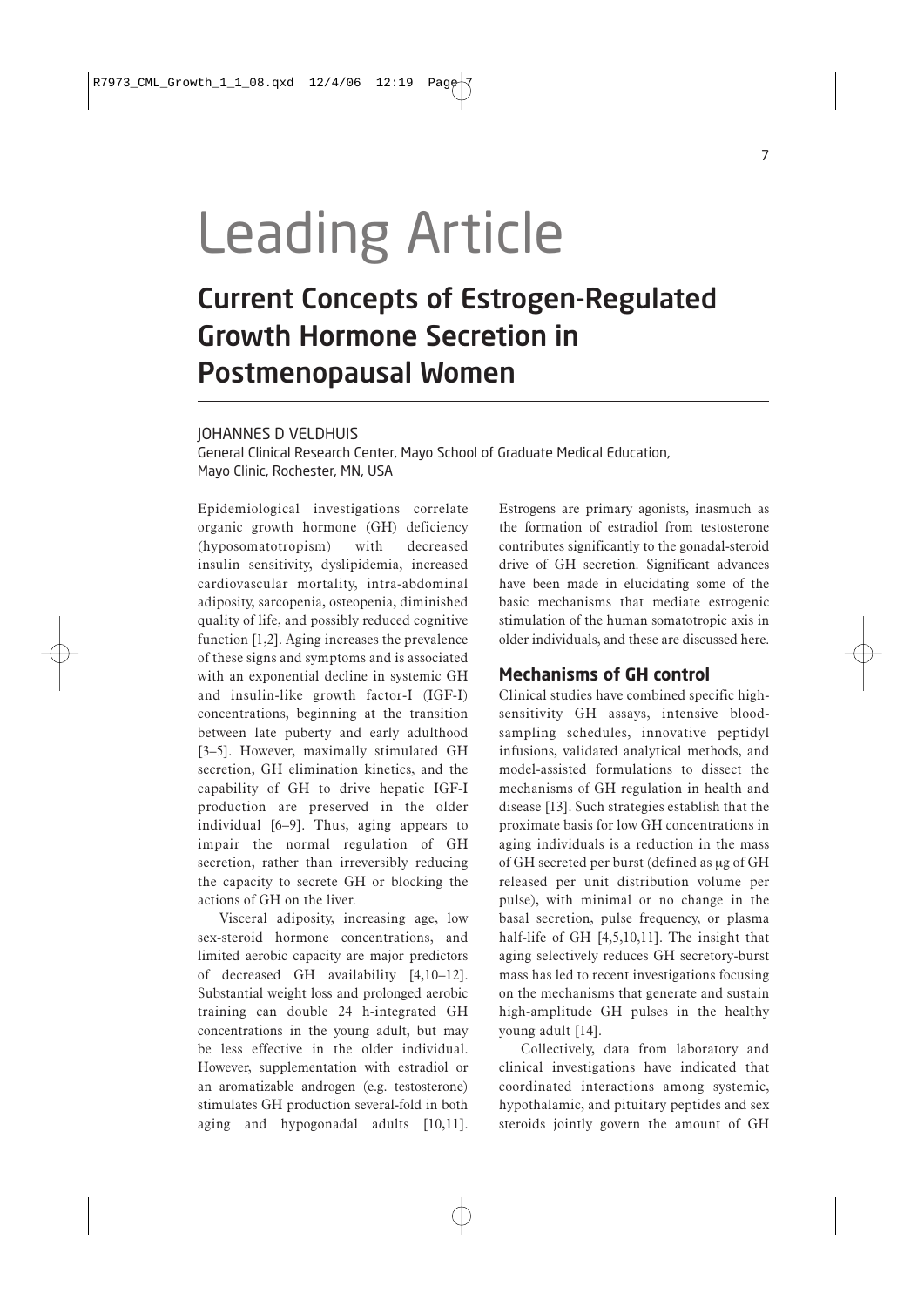**Figure 1.** Schematic illustration of ensemble regulation of GH secretion by the primary peptides GHRH, SS, GHRP/ghrelin, and GH. Stimulatory inputs are marked by continuous arrows and +, and feedback inhibitory pathways by interrupted arrows and – symbols. GH, as well as insulin-like growth factor-I (not shown), enforces negative feedback by evoking SS release and repressing GHRH secretion. SSTR-2 and SSTR-5 denote two subtypes of SS receptors in the pituitary glands. SS-receptor subtypes 1 and 2 mediate intrahypothalamic inhibition of GHRH neurons.



secreted per burst [13,15]. However, the species selectivity of sex-steroid action makes inferences gained in the rat, mouse, pig, and sheep illustrative of, rather than definitive to, the human. For example, estrogens suppress, while non-aromatizable androgens augment, GH pulse height in the rat, but exert opposite effects in the human [12]. Nonetheless, a fundamental inference in all species is that GH-releasing hormone (GHRH, a 41- and 44-amino acid peptide), the GH-releasing peptide (GHRP) ghrelin (28-amino acid peptide), and somatostatin (14-amino acid peptide) constitute a core ensemble of potent GH regulators. Feedback inhibition of GH secretion by systemic IGF-I and GH appears to maintain normal pulsatility by inducing the inhibitor, somatostatin, and repressing the stimulator, GHRH (**Figure 1**). GHRH and somatostatin are produced in discrete hypothalamic nuclei and released into pituitary-portal blood. Ghrelin peptide and gene transcripts are localized predominantly

 $($ >70%) in the gastric fundus, as well as in diencephalic neurons and the pituitary gland [16]. Whether ghrelin is released into hypothalamo-pituitary portal blood under normal physiological conditions is not yet known.

#### **Estrogenic and androgenic stimulation of GH release**

The estradiol-enriched preovulatory phase of the menstrual cycle correlates with a doubling of GH concentration due to a doubling of pulsatile GH secretion [17]. Greater estrogen availability predicts higher mean GH concentrations and larger GH pulses in preand postmenopausal women compared with age-matched men [18–20]. In interventional studies, estrogen supplementation in girls with Turner syndrome, postmenopausal women, male-to-female transsexual patients, and men with prostatic cancer increased GH concentrations by 1.8–3.3-fold [2,10,12,21,22]. The route of estrogen delivery is not crucial,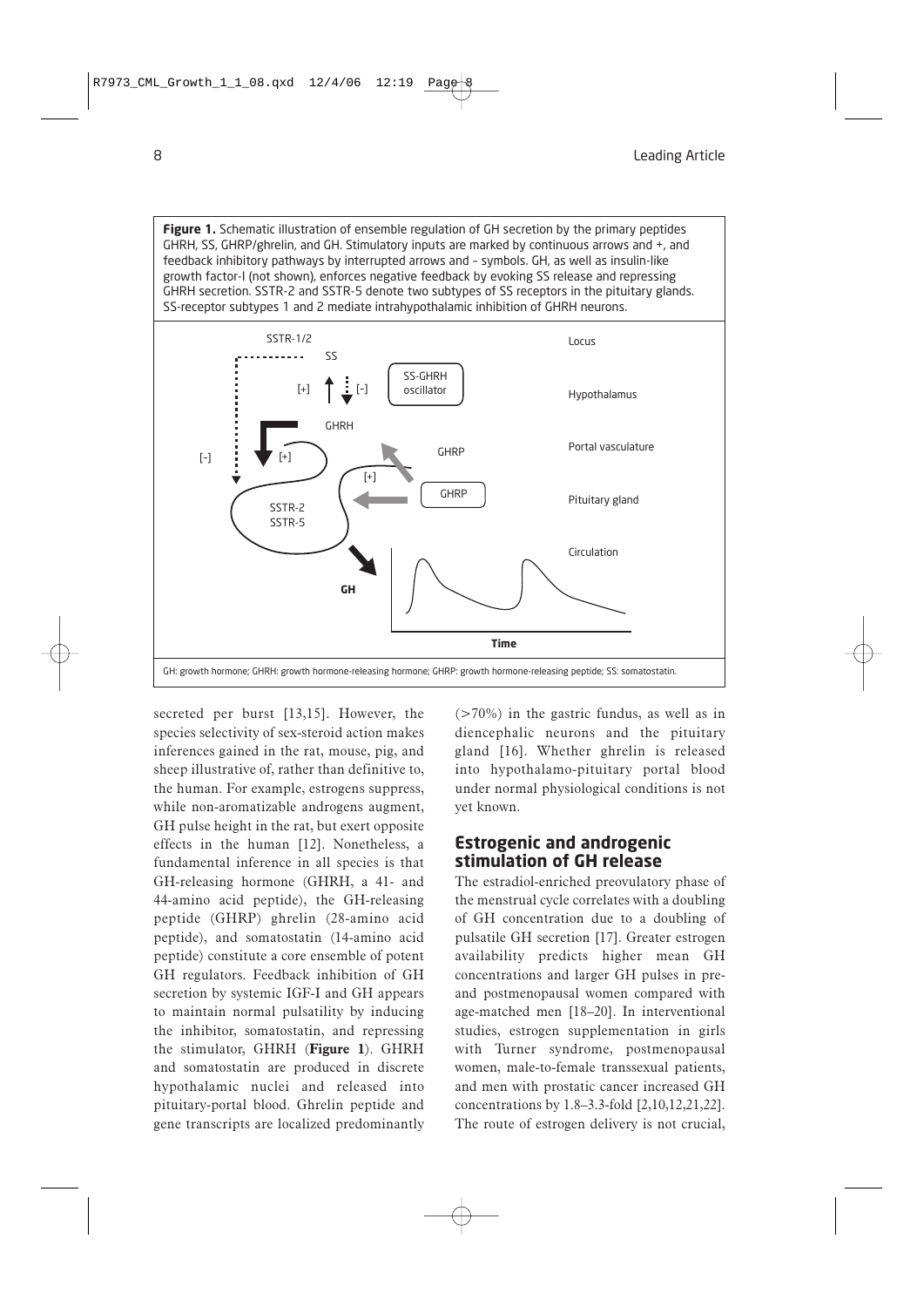

with intravenous, intramuscular, oral, intravaginal, intranasal, or higher-dose transdermal estradiol administration stimulating GH secretion [10,12,21–23]. The aromatizable androgen, testosterone, acts analogously [11].

Current analytical methods indicate that the gender distinction in GH concentrations and the stimulatory effects of estradiol and testosterone on GH production arise from the 2-fold augmentation of GH secretory-burst mass (**Figure 2**) [10,11]. This has motivated clinical studies to identify the mechanisms by which estrogen and androgen promote greater GH release within each pulse and, thereby, over 24 h. One goal of such investigations is to create a scientific platform for developing novel strategies to obviate hyposo matotropism, employing steroidal and nonsteroidal interventions, in both aging and hypogonadal individuals. Nonsteroidal interventions are of increasing importance in a subset of estrogen-deficient women who may be at increased risk of neoplastic, cerebroand cardiovascular, thrombophlebitic, and cholestatic disease [24].

#### **Concept of ensemble-peptide control of GH secretion**

Estrogen and testosterone selectively increase, whereas aging and hypogonadism primarily reduce, pulsatile GH production. This

mechanistic insight is important since burst-like GH secretion constitutes the majority (88–94%) of total daily GH output [4,5,10,11,19,20]. Recent advances establish that GH pulse frequency does not vary during the course of development and aging; this leaves GH secretory-burst mass as the principal determinant of pulsatile GH secretion. Because the ensemble of GHRH, somatostatin, GHRP/ghrelin, GH, and IGF-I collectively control GH pulse size, a growing challenge is to visualize how mechanistic interactions govern the generation of GH pulses [13]. This issue has prompted the development of simplified biomathematical models to assist clinical interpretation [15]. Current analytical constructs indicate that consensus linkages among GHRH, somatostatin, and GH/IGF-I, along with the amplifying actions of GHRP/ghrelin, are necessary and sufficient to confer self-renewing, high-amplitude GH secretory bursts. Aging and estrogen appear to modulate each of these key peptidyl pathways.

#### **Multisite actions of estradiol in the human**

Clinical experiments have unveiled distinct hypothalamo-pituitary actions of estradiol that contribute to the amplification of GH secretory-burst mass. In principle, testosterone could drive pulsatile GH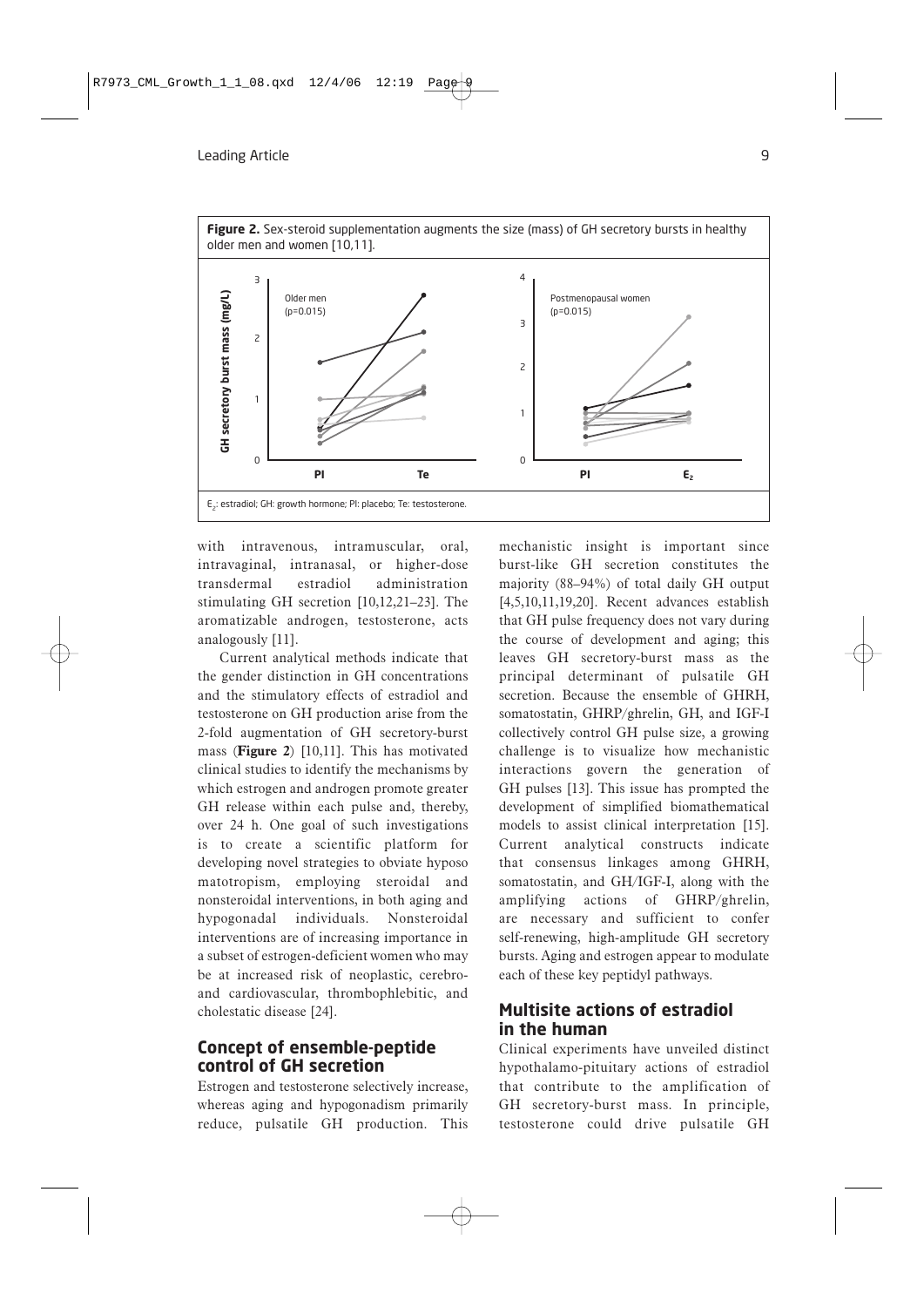**Figure 3.** Distinct mechanisms by which E<sub>2</sub> promotes pulsatile GH secretion in postmenopausal women. Estrogen decreases the inhibitory potency of SS and increases the stimulatory potency of GHRH, heightens feedback inhibition by rh-insulin-like growth factor-I (A, left to right), facilitates stimulation by GHRP-2 (a ghrelin analogue) in the absence or presence of negative feedback by a pulse of rhGH, and augments post-SS rebound-like GH release that is mediated via endogenous GHRH outflow (B, left to right).



secretion via analogous mechanisms, although few data are available that directly test this postulate.

In summary, short-term estradiol supplementation in postmenopausal women has the following effects [25–33]:

- Enhances the stimulatory potency of exogenous GHRH pulses.
- Attenuates the inhibitory potency of infused somatostatin.
- Potentiates stimulation by GHRP-2, which is a synthetic analog of ghrelin.
- Mutes negative feedback by a pulse of GH.
- Amplifies post-somatostatin reboundlike release of GH.
- Accentuates inhibition of GH secretion by infused IGF-I.

This set of well-defined mechanisms is illustrated in **Figure 3**. From the collective evidence, it is likely that estradiol regulates interactions among GHRH, somatostatin, ghrelin, GH, and IGF-I. The aggregate effect is to augment pulsatile (and thereby total) daily GH production.

### **Investigation of ensemble mechanisms**

A consequence of multipeptide control of pituitary-hormone secretion is that modulation of any given regulatory locus will also alter the output of interconnected sites [13]. The latter feature makes clinical inference difficult. For example, the finding that estradiol amplifies GH secretory-burst mass following a submaximal GHRH stimulus could in principle signify that estrogen upregulates somatotrope GHRH receptors, reduces negative feedback by systemic GH, attenuates inhibition by somatostatin, augments GHRH-releasable GH stores,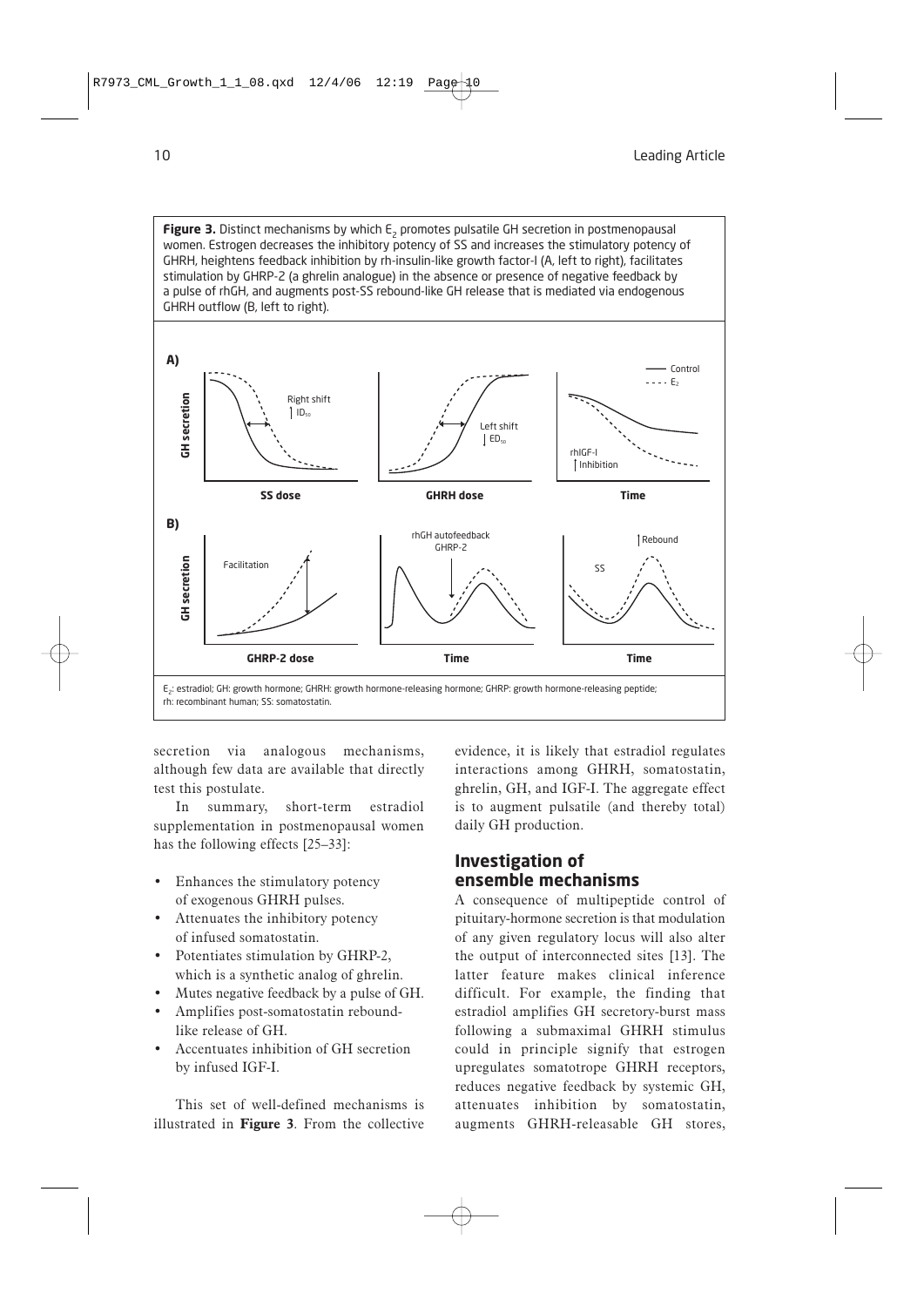Figure 4. Despite identical E<sub>2</sub> concentrations, postmenopausal women (O) secrete 55-80% less GH in individual secretory bursts than young women (Y) when fasting (A) and in response to each secretagogue pair studied (as indicated in B–D) [37]. Y-axis values are GH secretory-burst mass normalized to experimentally controlled  $E_2$  concentrations ( $\mu$ g/L)/(pg/mL).



and/or potentiates the action of ghrelin, which alone stimulates GH secretion and synergizes with GHRH [32,34,35]. Therefore, interpreting precisely how estradiol directs multipeptide regulation cannot be easily deduced from any single experiment. Recent studies address this important issue through several new investigative strategies [29,33,36]:

- Simultaneous infusion of two peptides in order to unmask estradiol-dependent control of the heterotypic (non-infused) peptide.
- Feedback induction of hypothalamic somatostatin outflow by exogenous GH, injected prior to peptide infusion, in order to detect estradiol-regulated somatostatin restraint.
- Continuous GHRP stimulation, alone and combined with GHRH, in order to discern estradiol-modulated two-peptide interactions.

Because L-arginine has been shown to reduce somatostatin outflow in experimental animal models, secretagogue infusions occasionally utilize L-arginine combined with GHRH or GHRP-2 (**Figure 4**) [37]. In the experiment shown in Figure 4, young and older women initially received leuprolide to suppress ovarian estrogen secretion, and then received graded transdermal estradiol supplementation to "clamp" circulating estradiol concentrations equivalently in the two age groups. Fasting and secretagoguestimulated pulsatile GH secretion rates were significantly reduced in postmenopausal compared with premenopausal women, despite comparable estradiol concentrations. Thus, age, rather than estrogen availability alone, reduces GH secretion in healthy individuals. Model-based analyses predict that impaired two-peptide stimulation in the elderly cohort reflects diminished endogenous drive by GHRH and ghrelin,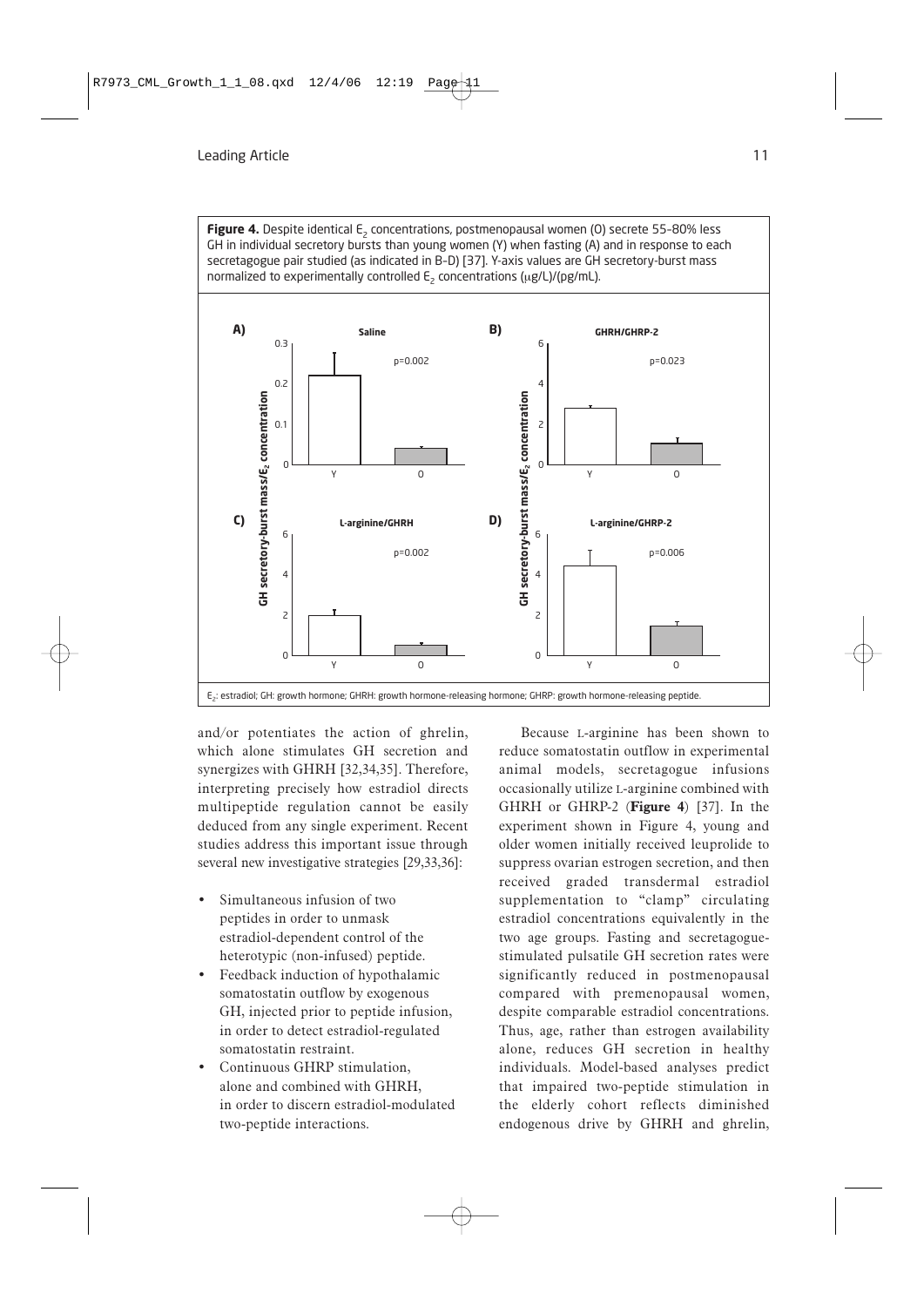and heightened inhibition by hypothalamic somatostatin [15,38].

#### **Investigative challenges**

Elucidating the basis of complex physiological adaptations (e.g. those associated with aging) and pituitary responses to multipeptide interventions depends, in part, upon the availability, reliability, and incisiveness of analytical tools. Technical challenges include using serial GH concentrations to estimate regulatory endpoints, such as simultaneous feedback and feedforward within an axis, the timing and mass of underlying GH secretory bursts, constitutive GH release, biexponential elimination kinetics, and random variability in the data associated with sample collection, processing, and assay [15,38]. Recent biomathematical advances address some of these fundamental issues, as illustrated by clinical studies of the somatotropic, thyrotropic, corticotropic, and gonadotropic axes [15,26,38,39].

#### **Significance of pulsatile and basal GH outflow to target tissues**

In the experimental animal, GH regulates gene expression, in part, by inducing *in situ* IGF-I production and modifying local IGF-binding protein (IGFBP) availability [13,39]. GH promotes synthesis of IGF-I in the liver and kidneys, and systemic secretion of IGF-I by the same organs [40]. In addition, GH may act directly to stimulate lipolysis, pre-chondrocyte proliferation, growth of erythroid precursors, hepatic synthesis of the acid-label subunit and low-density lipoprotein receptor, and hormone and drug metabolism [40–42]. Both local and systemic IGF-I are physiologically important, because marked (>65%) depletion of systemic IGF-I concentrations, achieved in transgenic mice, does not restrict neonatal or pubertal somatic growth, but impairs carbohydrate balance and reduces bone density in the adult animal [40,43].

Sex-steroid hormones govern the actions of available GH, IGF-I, and IGFBPs in diverse target tissues [44]. For example, GH and estrogen modulate the production, turnover, and signaling of central nervous system IGF-I, which can enhance neurogenesis, cytodifferentiation, and memory in animal models [45]. Thus, an emerging notion is that GH and sex steroids provide conjoined control of tissue-specific IGF-I synthesis, secretion, binding, action, and degradation [12]. An implication of this is that interventions designed to elevate systemic GH concentrations would enhance physiological GH-dependent IGF-I synthesis, and thereby oppose some of the catabolic consequences of aging. At the cellular level, estrogens act via an array of full-length and truncated cognate receptors, which mediate gene repression and induction as well as rapid, membranedependent signaling cascades. Among the genes induced is a suppressor of cytokine (and thereby also GH) signaling (SOCS). These mechanisms are discussed elsewhere [46,47].

#### **Clinical implications**

In principle, the adverse consequences of diminished GH availability in aging adults could be overcome by supplementation with recombinant human GH [48,49]. However, there are no definitive safety data that justify long-term administration of GH in healthy older individuals. Injection of high doses of GH in certain clinical settings (such as protracted critical illness) can increase mortality rates, and excessive GH replacement in hypopituitary adults may elicit fluid retention, arthralgias, carpal tunnel syndrome, and (rarely) benign intracranial hypertension [50,51]. Therefore, complementary approaches include unraveling the primary mechanisms that regulate GH secretion and mimicing physiological control by steroid-independent and steroid-dependent means. Two such approaches have been assessed (**Figure 5**). The first approach showed that continuous subcutaneous infusion of GHRP-2 initially quadruples and then maintains 2-fold elevation of GH concentrations in older adults [36]. Another study demonstrated the capability of twice daily injections of GHRH for 3 months to increase total body water, decrease total abdominal fat, and elevate fat-free mass in healthy aging men [52]. In the latter study, stair-climbing and level-walking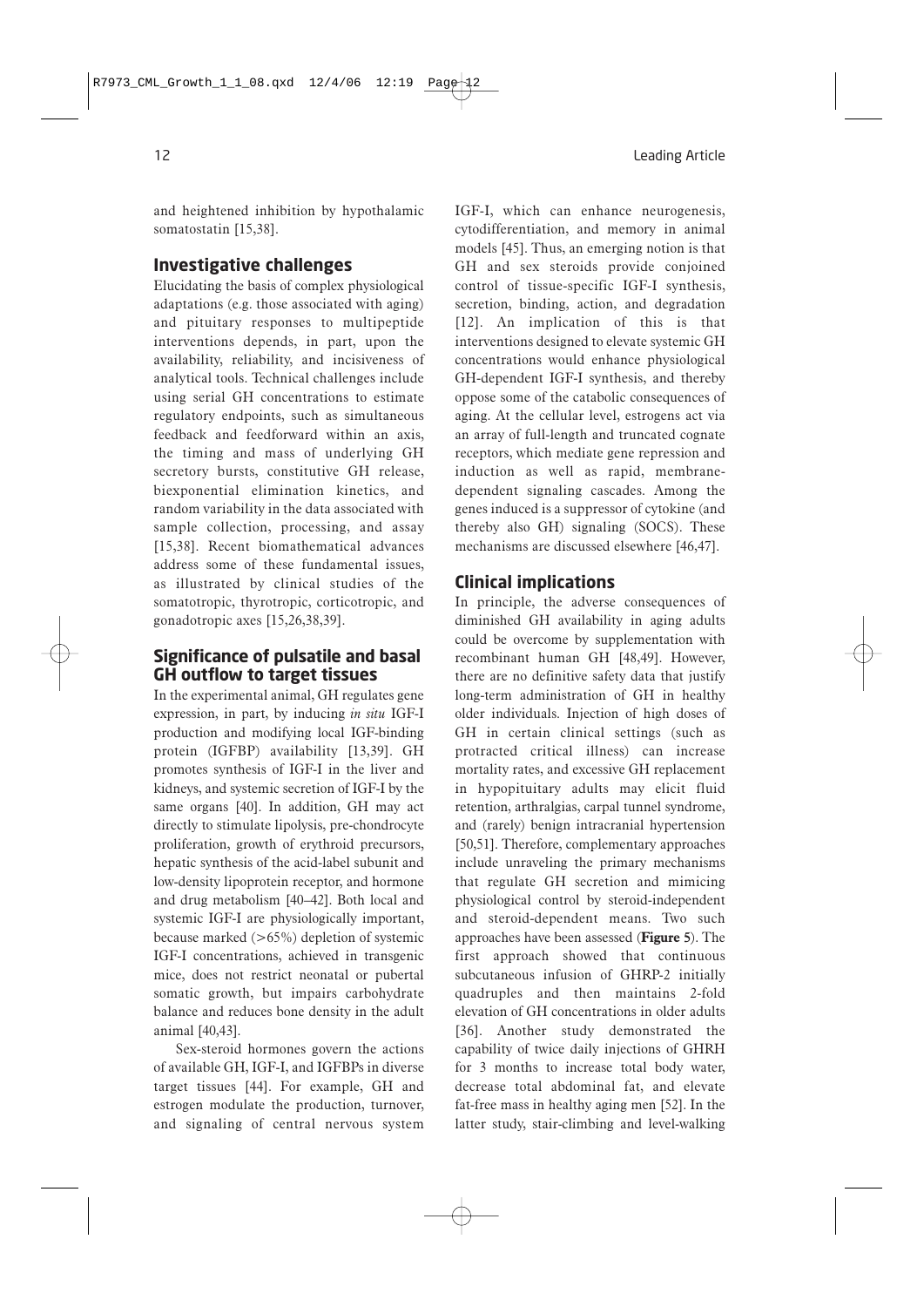**Figure 5.** Continuous subcutaneous infusion of GHRP-2, a ghrelin analogue, elevates GH secretion 4-fold in 24 h and 2-fold after 2 and 4 weeks in older adults (A;  $p<10^{-4}$ ) [36]. Twice-daily subcutaneous injection of recombinant human GHRH for 3 months in older men increases total body water (B; p=0.021), reduces total abdominal fat (C; p<0.05), and increases fat-free mass (D) [52].



performance also improved significantly after 3 months.

### **Conclusion**

Tripartite depletion of systemic GH, IGF-I, and sex steroids in healthy postmenopausal women and older men is accompanied by an increased prevalence of clinical, hormonal, biochemical, and structural features of frailty with an attendant increased risk of physical disability and reduced quality of life. Supplementation with estradiol or testosterone augments GH secretion in both genders.

Fundamental mechanisms subserving the stimulatory actions of estrogen and androgen on the hypothalamo-pituitary control of GH secretion are being unraveled. Primary interactions involve the pivotal regulatory peptides GHRH, ghrelin/GHRP, and somatostatin, as well as feedback by GH and IGF-I. Far less is known about the testosterone-mediated mechanisms of stimulation, with the exception that some of its somatotropic effects are mediated following its aromatization to estradiol. Two recent interventional studies have indicated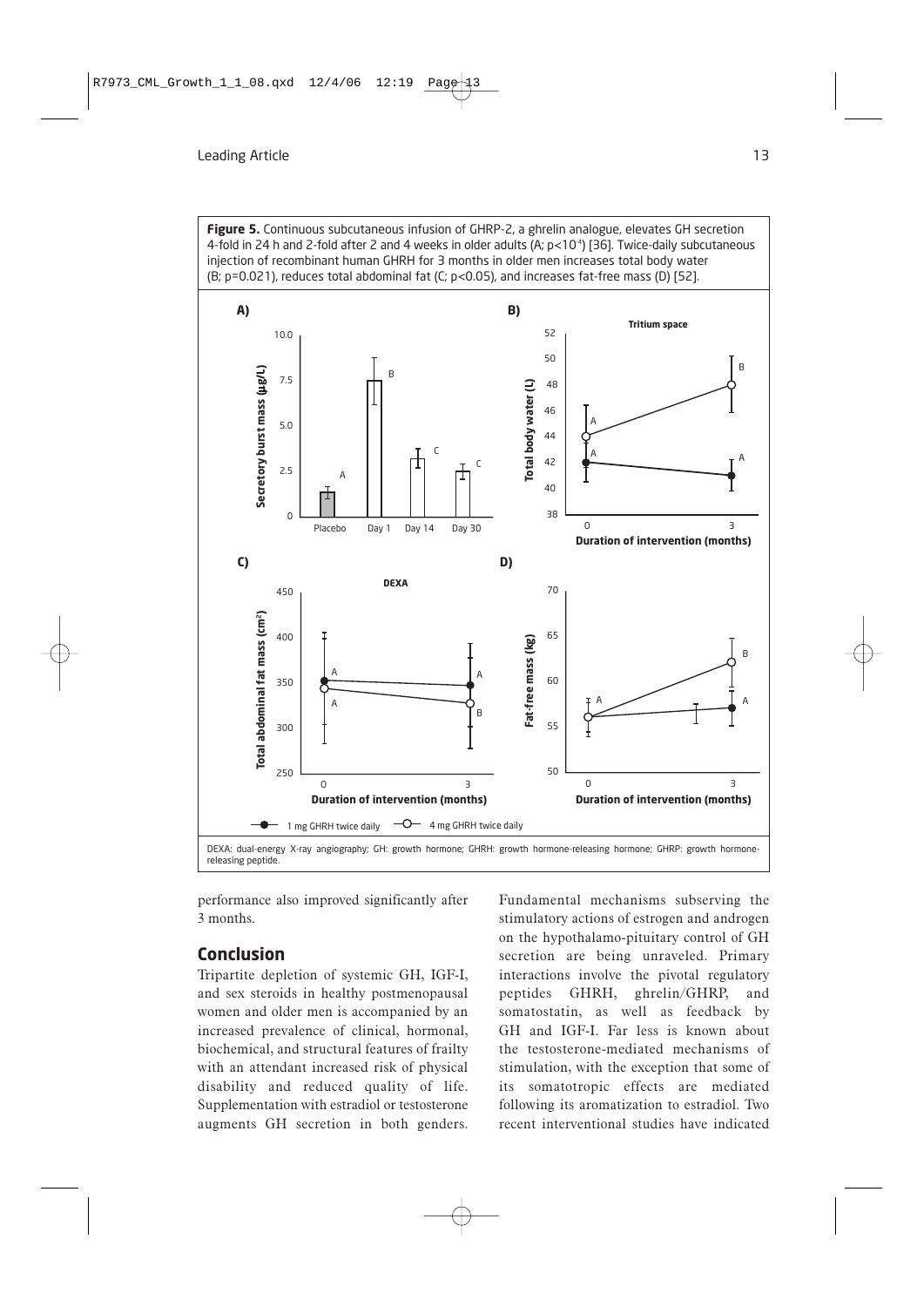that GHRH or GHRP administration for 1–3 months can increase both GH and IGF-I production by approximately 2-fold and modify body composition in older adults [36,52]. Continuing advances in this field should aid in the ultimate development of selective peptidyl, steroidal, nonpeptidyl, and nonsteroidal interventions that facilitate GH secretion in aging and hypogonadal adults.

#### Acknowledgments

We thank Kris Nunez for excellent support in preparing the manuscript, Kandace Bradford for assistance in analyses and graphical work, the General Clinical Research Center (GCRC) for conducting research protocols: M01 RR00585 to the GCRC of the Mayo Clinic and Foundation from the National Center for Research Resources (Rockville, MD, USA), and R01 NIA AG 14799 and AG 19695 from the National Institutes of Health (Bethesda, MD, USA).

Address for correspondence: JD Veldhuis, Division of Endocrinology and Metabolism, Department of Internal Medicine, General Clinical Research Center, Mayo School of Graduate Medical Education, Mayo Clinic, 200 First Street SW, Rochester, MN 55905, USA. Email: veldhuis.johannes@mayo.edu

#### **References**

- 1. Laughlin GA, Barrett-Connor E, Criqui MH et al. The prospective association of serum insulin-like growth factor I (IGF-I) and IGF-binding protein-1 levels with all cause and cardiovascular disease mortality in older adults: the Rancho Bernardo Study. *J Clin Endocrinol Metab* 2004;89:114–20.
- 2. Frantz AG, Rabkin MT. Effects of estrogen and sex difference on secretion of human growth hormone. *J Clin Endocrinol Metab* 1965;25:1470–80.
- 3. Finkelstein JW, Roffwarg HP, Boyar RM et al. Age-related change in the twenty-four-hour spontaneous secretion of growth hormone. *J Clin Endocrinol Metab* 1972;35:665–70.
- 4. Iranmanesh A, Lizarralde G, Veldhuis JD. Age and relative adiposity are specific negative determinants of the frequency and amplitude of growth hormone (GH) secretory bursts and the half-life of endogenous GH in healthy men. *J Clin Endocrinol Metab* 1991;73:1081–8.
- 5. Iranmanesh A, South S, Liem AY et al. Unequal impact of age, percentage body fat, and serum testosterone concentrations on the somatotrophic, IGF-I, and IGF-binding protein responses to a three-day intravenous growth hormone-releasing hormone pulsatile infusion in men. *Eur J Endocrinol* 1998;139:59–71.
- 6. Arvat E, Ceda GP, Di Vito L et al. Age-related variations in the neuroendocrine control, more than impaired receptor sensitivity, cause the reduction in the GH-releasing activity of GHRPs in human aging. *Pituitary* 1998;1:51–8.
- 7. Greenwood FC, Landon J, Stamp TC. The plasma sugar, free fatty acid, cortisol, and growth hormone response to insulin. I. In control subjects. *J Clin Invest* 1966;45:429–36.
- 8. Lissett CA, Shalet SM. The insulin-like growth factor-I generation test: peripheral responsiveness to growth hormone is not decreased with ageing. *Clin Endocrinol (Oxf)* 2003;58:238–45.
- 9. Arvat E, Ceda G, Ramunni | et al. The IGF-I response to very low rhGH doses is preserved in human ageing. *Clin Endocrinol (Oxf)* 1998;49:757–63.
- 10. Shah N, Evans WS, Veldhuis JD. Actions of estrogen on the pulsatile, nyctohemeral, and entropic modes of growth hormone secretion. *Am J Physiol* 1999;276:R1351–8.
- 11. Gentili A, Mulligan T, Godschalk M et al. Unequal impact of short-term testosterone repletion on the somatotropic axis of young and older men. *J Clin Endocrinol Metab* 2002;87:825–34.
- 12. Veldhuis JD, Evans WS, Shah N et al., editors. Sex-steroid interactions with growth hormone. New York: Springer-Verlag, 1999.
- 13. Giustina A, Veldhuis JD. Pathophysiology of the neuroregulation of growth hormone secretion in experimental animals and the human. *Endocr Rev* 1998;19:717–97.
- 14. Veldhuis JD, Bowers CY. Sex-steroid modulation of growth hormone (GH) secretory control: tripeptidyl ensemble regulation under dual feedback restraint by GH and IGF-I. *Endocrine* 2003;22:25–40.
- 15. Farhy LS, Straume M, Johnson ML et al. Unequal autonegative feedback by GH models the sexual dimorphism in GH secretory dynamics. *Am J Physiol* 2002;282:R753–64.
- 16. Kojima M, Hosoda H, Date Y et al. Ghrelin is a growthhormone-releasing acylated peptide from stomach. *Nature* 1999;402:656–60.
- 17. Ovesen P, Vahl N, Fisker S et al. Increased pulsatile, but not basal, growth hormone secretion rates and plasma insulin-like growth factor I levels during the preovulatory interval in normal women. *J Clin Endocrinol Metab* 1998;83:1662–7.
- 18. Wennink JM, Delemarre-van de Waal HA, Schoemaker R et al. Growth hormone secretion patterns in relation to LH and estradiol secretion throughout normal female puberty. *Acta Endocrinol (Copenh)* 1991;124:129–35.
- 19. van den Berg G, Veldhuis JD, Frolich M et al. An amplitudespecific divergence in the pulsatile mode of GH secretion underlies the gender difference in mean GH concentrations in men and premenopausal women. *J Clin Endocrinol Metab* 1996;81:2460–6.
- 20. Veldhuis JD, Roemmich JN, Rogol AD. Gender and sexual maturation-dependent contrasts in the neuroregulation of growth hormone secretion in prepubertal and late adolescent males and females – a general clinical research center-based study. *J Clin Endocrinol Metab* 2000;85:2385–94.
- 21. van Kesteren P, Lips P, Deville W et al. The effect of one-year cross-sex hormonal treatment on bone metabolism and serum insulin-like growth factor-1 in transsexuals. *J Clin Endocrinol Metab* 1996;81:2227–32.
- 22. Mauras N, Rogol AD, Veldhuis JD. Increased hGH production rate after low-dose estrogen therapy in prepubertal girls with Turner's syndrome. *Pediatr Res* 1990;28:626–30.
- 23. Lissett CA, Shalet SM. The impact of dose and route of estrogen administration on the somatotropic axis in normal women. *J Clin Endocrinol Metab* 2003;8:4668–72.
- 24. Chlebowski RT, Col N. Menopausal hormone therapy after breast cancer. *Lancet* 2004;363:410–1.
- 25. Shah N, Evans WS, Bowers CY, Veldhuis JD. Oral estradiol administration modulates continuous intravenous growth hormone (GH)-releasing peptide-2-driven GH secretion in postmenopausal women. *J Clin Endocrinol Metab* 2000;85:2649–59.
- 26. Bray MJ, Vick TM, Shah N et al. Short-term estradiol replacement in postmenopausal women selectively mutes somatostatin's dose-dependent inhibition of fasting growth hormone secretion. *J Clin Endocrinol Metab* 2001;86:3143–9.
- 27. Veldhuis JD, Evans WS, Bowers CY. Impact of estradiol supplementation on dual peptidyl drive of growth-hormone secretion in postmenopausal women. *J Clin Endocrinol Metab* 2002;87:859–66.
- 28. Veldhuis JD, Bidlingmaier M, Anderson SM et al. Lowering total plasma insulin-like growth factor I concentrations by way of a novel, potent, and selective growth hormone (GH) receptor antagonist, pegvisomant (B2036-peg), augments the amplitude of GH secretory bursts and elevates basal/nonpulsatile GH release in healthy women and men. *J Clin Endocrinol Metab* 2001;86:3304–10.
- 29. Veldhuis JD, Anderson SM, Patrie JT et al. Estradiol supplementation in postmenopausal women doubles rebound-like release of growth hormone (GH) triggered by sequential infusion and withdrawal of somatostatin: evidence that estrogen facilitates endogenous GH-releasing hormone drive. *J Clin Endocrinol Metab* 2004;89:121–7.